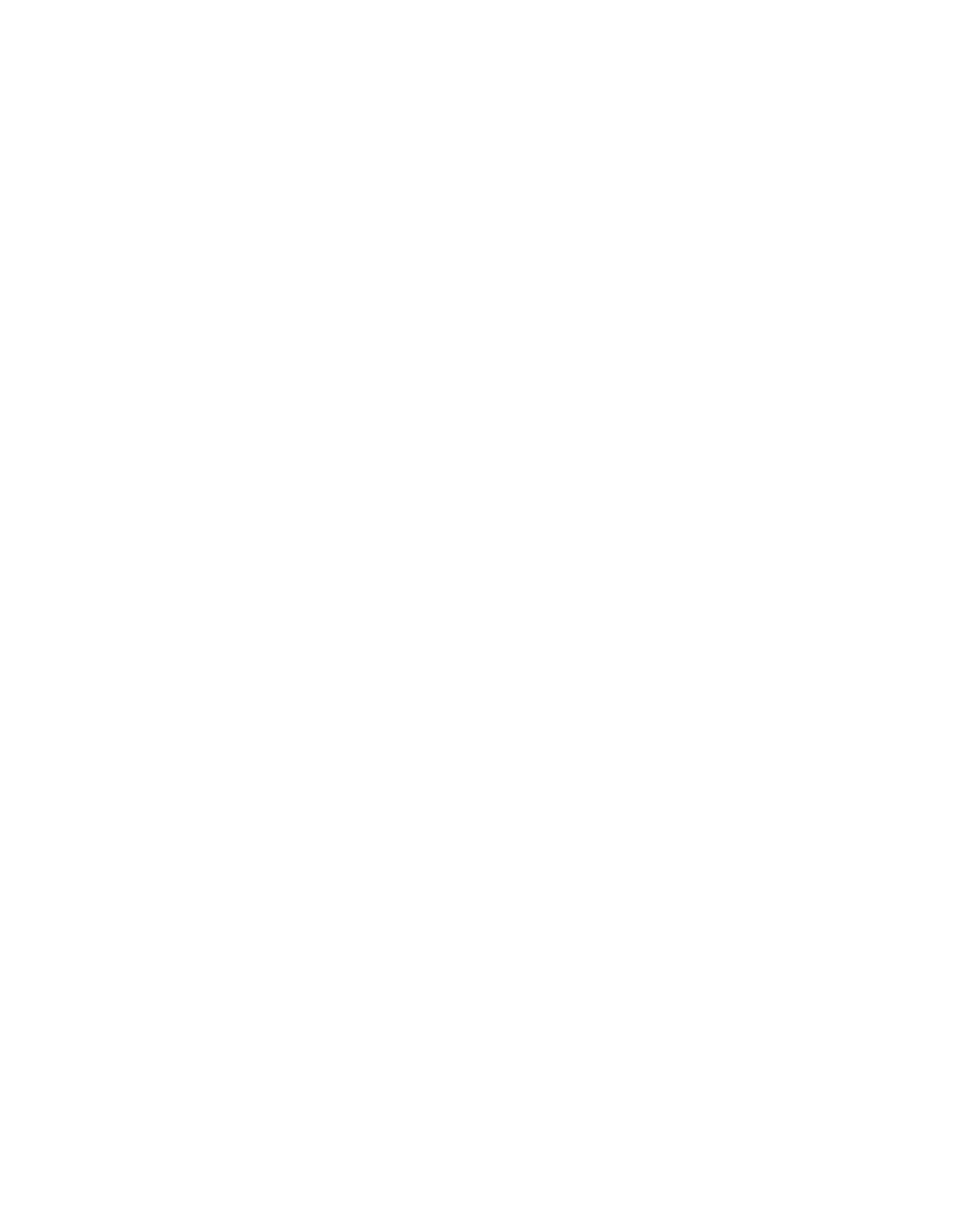# Diversity Gain Analysis of Distributed CDD Systems in Non-identical Frequency Selective Fading

Kyeong Jin Kim, Marco Di Renzo, Hongwu Liu, Philip V. Orlik, and H. Vincent Poor

*Abstract***—This paper investigates the diversity gain of a distributed cyclic delay diversity (CDD) scheme for cyclic-prefixed single carrier systems in non-identical frequency selective fading channels. Two conditions are used to obtain an equivalent channel matrix that is free of intersymbol interference. These conditions allows the system to achieve the maximum diversity order at a full rate in frequency selective fading channels. A given number of CDD transmitters is obtained from the set of cooperative transmitters in the system and is shown to be determined by the symbol block size and the maximum time dispersion of the channel. A new expression for the received signal-to-noise ratio (SNR) is derived by using order statistics. To estimate the achievable maximum diversity gain provided by the distributed CDD scheme, we employ asymptotic analysis in the high SNR regime. From the analytical framework, it is shown that the maximum diversity is achieved even for non-identical frequency selective fading channels. Link-level simulations are conducted to verify the maximum achievable diversity gain.**

*Index Terms***—Distributed single carrier system, cyclic delay diversity, diversity gain, non-identical frequency selective fading.**

#### I. INTRODUCTION

Several transmit diversity schemes such as distributed maximum ratio transmission (MRT) [1] and distributed spacetime-coding (STC) [2], [3] have been proposed. In contrast to the MRT scheme proposed by [4] and [5], distributed MRT can achieve the diversity gain for a general number of single antenna transmitters by increasing the receive signalto-noise ratio (SNR) over independent frequency selective fading channel. However, exact knowledge of channel state information (CSI) is required at the transmitters, which is a challenging problem in a distributed communications system. It is also known that a full rate orthogonal space-time block code (STBC) is not known for a general number of distributed transmitters.

As a solution of these problems, we consider cyclic delay diversity (CDD), which has been widely used in practical

K. J. Kim and P. V. Orlik are with Mitsubishi Electric Research Laboratories (MERL), Cambridge, MA, USA.

M. D. Renzo is with the Laboratoire des Signaux et Systèmes, CNRS, CentraleSupélec, Univ Paris Sud, Université Paris-Saclay, 3 rue Joliot Curie, Plateau du Moulon, 91192, Gif-sur-Yvette, France. (e-mail: marco.direnzo@l2s.centralesupelec.fr).

H. Liu is with Shandong Jiaotong University, Jinan, China.

H. V. Poor is with the Department of Electrical Engineering, Princeton University, Princeton, NJ, USA.

This work was supported in part by the U.S. National Science Foundation under Grants CCF-1420575 and ECCS-1647198, and by the Agence Nationale de la Recherche Scientifique (ANR) through the research project SpatialModulation (Société de l'Information et de la Communication – Action Plan 2015).

Orthogonal Frequency Division Multiplexing (OFDM)-based wireless systems such as [6] and [7]. Although CDD requires lower complexity, in general, forward error correction (FEC) is also required for OFDM transmissions to convert spatial diversity into frequency diversity. Also, the conventional communications systems apply CDD between antennas that are installed at the same transmitter. In contrast to the employment of the conventional CDD, we investigate the distributed CDD (dCDD) that applies CDD between a single antenna transmitters with a reduced feedback overhead from the receiver.

Cyclic-prefixed single carrier (CP-SC) transmissions has been also proposed for several wireless systems [8] considering more practical issues such as peak-to-average ratio, powerbacking off, and dynamic range of the linear amplifier [9]. For this CP-SC transmissions, several works [10]–[13] have attempted to use CDD between antennas. Only a recent work [14] proposes a dCDD.

For frequency selective fading channels, it has been shown by [15] and [16] that the multipath diversity can be achieved without utilizing channel equalization [10]. Multiuser diversity is also exploited to achieve the maximum diversity by using either the best terminal selection [15] or best relay selection [16]. A similar transmit antenna selection (TAS) [17] is also proposed to achieve the diversity gain. However, these existing work assumes only an identical frequency selective fading channel, and then derives the diversity gain. Although there are several works [18], [19] that derive the probability density function (PDF) of the partial sum of the order statistics, they mainly assume either identical Rayleigh fading or identical frequency selective fading channels, so that it is not straightforward to use them in diversity gain analysis. Thus, to the best our knowledge, the diversity gain analysis of the dCDD has never been investigated for non-identical frequency selective channels.

- 1) Motivated by the work in [12] and [13], we derive two conditions that make an equivalent channel matrix ISI free, so that dCDD can achieve the maximum diversity promised by distributed CP-SC transmissions at a full rate. It also makes possible to reduce feedback overhead from the receiver, and removes the use of FEC comparing with OFDM transmissions and other CP-SC transmissions schemes [11]. Thus, the dCDD can reduce the complexity of the transmitters to achieve the transmit diversity at a full rate.
- 2) We assume non-identical number of multipaths and non-identical frequency selective fading channels. Since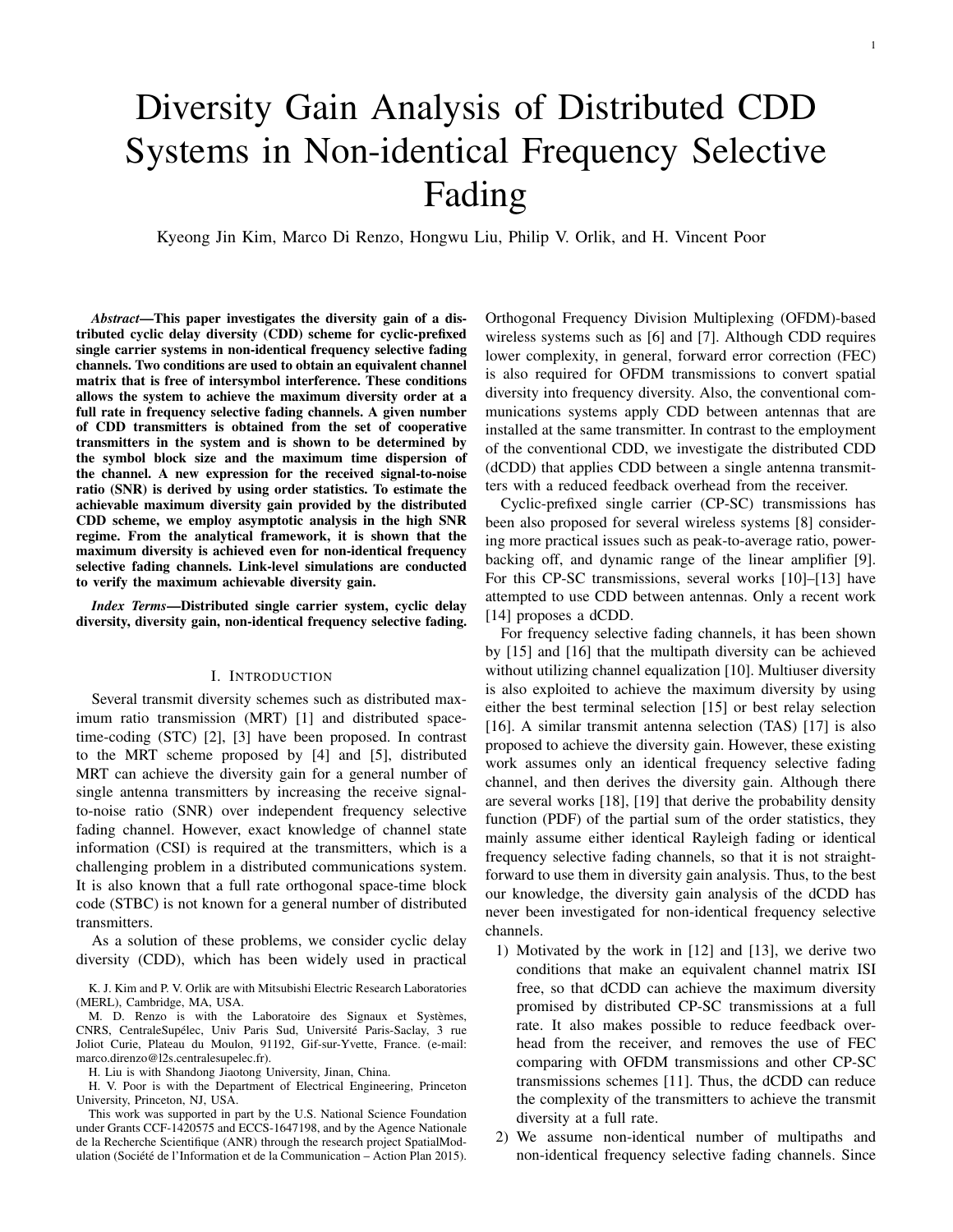dCDD maximizes the sum of the receive SNRs, it is necessary to use the order statistics for performance analysis. Comparing with the analysis [18], [19] that derives the PDF and cumulative distribution function (CDF) of the identical random variables, it is necessary to use the permanent matrix [20]. Although tedious manipulations are required, we can derive the closed-form expression for the PDF, and then the CDF, which makes us to derive the outage probability. However, the derived expression is complex, in general, so that we also make an asymptotic outage probability analysis in the high SNR region. From this derivation, we are able to extract effectually the diversity gain achieved by dCDD in the non-identical frequency selective fading channels. Linklevel simulation results verify that the derived maximum diversity gain is correct.

*Notation:*  $I_N$  is an  $N \times N$  identity matrix; 0 denotes an all zeros matrix of appropriate dimensions;  $\mathcal{N}(\mu, \sigma^2)$  denotes the complex Gaussian distribution with the mean  $\mu$  and the variance  $\sigma^2$ ;  $\mathbb{C}^{m \times n}$  denotes the vector space of all  $m \times n$ complex matrices;  $F_{\varphi}(\cdot)$  denotes the CDF of the random variable (RV)  $\varphi$ , whereas its PDF is denoted by  $f_{\varphi}(\cdot)$ ; The binomial coefficient is denoted by  $\binom{n}{k} \stackrel{\triangle}{=} \frac{n!}{(n-k)!k!}$ .

## II. SYSTEM AND CHANNEL MODEL

A block diagram of a proposed cooperative CP-SC system is provided in Fig. 1. The CU provides perfect backhaul connections  $\{b_m\}_{m=1}^M$  to  $M$  single antenna transmitters  $\{\text{TX}_m\}_{m=1}^M$ . We also assume one single antenna receiver, R in the considered system. As a channel, we assume an independent and non-identically distributed (i.n.i.d.) frequency selective fading channel. They can be composed by different number of multipath components. A distance dependent path loss model is used to model a large scale fading. Since transmitters are distributed in the system, different path losses can be assumed as well.



Fig. 1. Block diagram of the proposed dCDD-based cooperative single carrier system.

#### *A. Distributed CDD Operation*

Since we assume  $M > K$  transmitters in the system, we need to select  $K$  CDD transmitters that apply CDD processing. Using known pilot symbols,  $p \in \mathbb{C}^{Q \times 1}$ , the receiver measures

the receive SNR over the channel connecting the  $k$ th transmitter as

$$
\gamma_k \stackrel{\triangle}{=} \frac{P_T \alpha_k \|\boldsymbol{h}_k\|^2}{\sigma_z^2} = \tilde{\alpha}_k \|\boldsymbol{h}_k\|^2 \tag{1}
$$

where  $\tilde{\alpha}_k \triangleq \frac{P_T \alpha_k}{\sigma_z^2}$  with  $\alpha_k$  being used to model large scale fading as  $\alpha_k = d_k^{-\epsilon}$  with the path loss exponent  $\epsilon$  and the distance  $d_k$  from the kth CDD transmitter to the receiver. In addition,  $P_T$  denotes the transmission power at the transmitters. An additive noise is modeled by  $n_R \sim \mathcal{N}(0, \sigma_z^2 I_Q)$ . We also assume that  $E\{p\} = 0$ ,  $E\{pp^H\} = I_Q$ . The symbol block size will be denoted by  $Q$  in the sequel. For a frequency selective fading channel, the CDF and PDF of  $\gamma_k$ are, respectively, given by

$$
F_{\gamma_k}(x) = 1 - e^{-\frac{x}{\tilde{\alpha}_k}} \sum_{l=0}^{N_k - 1} \frac{1}{l!} \left(\frac{x}{\tilde{\alpha}_k}\right)^l \text{ and}
$$

$$
f_{\gamma_k}(x) = \frac{x^{N_k - 1}}{\Gamma(N_k)(\tilde{\alpha}_k)^{N_k}} e^{-\frac{x}{\tilde{\alpha}_k}}
$$
(2)

where  $\Gamma(\cdot)$  denotes the gamma function and  $N_k$  denotes the number of multipath components of the channel  $h_k$ .

Now for  $M$  SNRs, we arranged them in ascending order of magnitude in such a way  $0 \leq \gamma_{(1)} \leq \gamma_{(2)} \leq \cdots \leq \gamma_{(M)}$ with their corresponding indices as  $\mathbb{X}_I \stackrel{\triangle}{=} [(1), (2), \cdots, (M)].$ To reduce the feed back overhead, the receiver feeds back only  $\mathbb{X}_I$  to the CU. Receiving  $\mathbb{X}_I$ , the CU will choose  $K \leq M$ transmitters indexed by the last  $K$  elements of  $\mathbb{X}_I$ .

To make the equivalent channel matrix free from ISI, we can find two conditions as follows:

$$
C_1: N_p = \max(N_1, \dots, N_M), \tag{3}
$$

$$
C_2: \Delta_i = (i-1)N_p \tag{4}
$$

where condition  $C_1$  is required to remove ISI for CP-SC transmission [16] with the CP length  $N_p$ , whereas condition  $C_2$  is required to form a non-overlapping equivalent channel vector in converting the multi-input single-output (MISO) channel into a single-input single-output (SISO) channel [13].

Based on conditions  $C_1$  and  $C_2$ , the number of K will be determined as follows:

$$
K = 1 + \left\lfloor \frac{Q}{N_p} \right\rfloor \tag{5}
$$

where  $\lvert \cdot \rvert$  denotes the floor function. Since the CU needs to know  $N_p$ , the receiver needs to feedback this value to the CU. The receiver can determine this value via a channel sounding scheme. Having selected  $K$  CDD transmitters, which are indexed by the last K elements of  $X_I$ , the CU forms a table for CDD delays,  $\mathbb{X}_{\Delta} \stackrel{\triangle}{=} \{ \Delta_1, \ldots, \Delta_{K-1}, \Delta_K \}$ , which will be used by  $K$  CDD transmitters.

# *B. Theoretical Background of the Distributed CDD*

The kth CDD transmitter receives the transmission symbol block  $\mathbf{s} = [s_1, ..., s_Q]^T \in \mathbb{C}^{Q \times 1}$ , and then applies CDD delay  $\Delta_k$ , which is expressed as follows:

$$
\tilde{s}_k = P_Q^k s \tag{6}
$$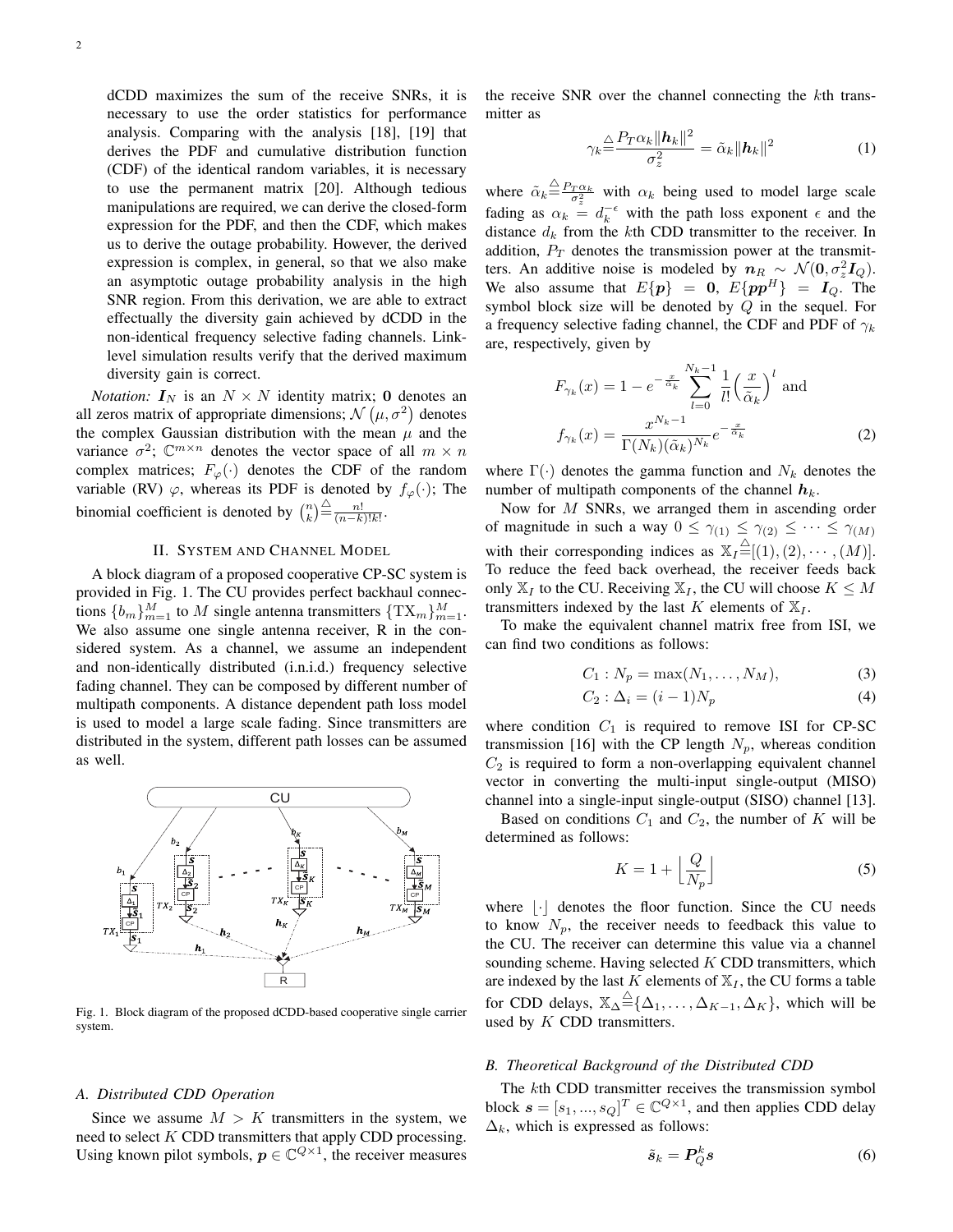where the permutation matrix,  $P_Q^k$ , is obtained by circularly shifting down the identity matrix  $I_Q$  by  $\Delta_k$ .

After removing the CP signal, the received signal from the  $K$  CDD transmitters is given by

$$
\boldsymbol{r} = \sum_{k=1}^{K} \sqrt{P_T \alpha_k} \boldsymbol{H}_k \boldsymbol{P}_Q^{\Delta_k} \boldsymbol{s} + \boldsymbol{z}_R \tag{7}
$$

where  $H_k$  is the right circulant matrix determined by  $h_k$ . The main objective of conditions  $C_1$  and  $C_2$  is to convert (7) into the following way

$$
r = H^{\text{CDD}}s + z_R \tag{8}
$$

where  $H^{\text{CDD}}$  is an equivalent right circulant channel matrix comprising frequency fading channels from  $K$  CDD transmitters to the receiver. Its first column vector is specified as follows:

$$
\boldsymbol{h}^{\text{CDD}} \widehat{=} [\sqrt{P_T \alpha_{(1)}} (\boldsymbol{h}_{(1)})^T, \boldsymbol{0}_{1 \times (N_p - N_{(1)})},
$$

$$
\sqrt{P_T \alpha_{(2)}} (\boldsymbol{h}_{(2)})^T, \boldsymbol{0}_{1 \times (N_p - N_{(2)})}, ...,
$$

$$
\sqrt{P_T \alpha_{(K)}} (\boldsymbol{h}_{(K)})^T, \boldsymbol{0}_{1 \times (N_p - N_{(K)})}]^T \in \mathbb{C}^{Q \times 1}.
$$
(9)

Thus,  $H^{\text{CDD}}$  is exactly determined by  $h^{\text{CDD}}$ . Note that  $h^{\text{CDD}}$ shows no ISI from CDD transmissions. To make the form of  $h^{\text{CDD}}$  as in (9),  $P_Q^{\Delta_k}$  should be orthogonal and circulant.

For a general right circulant channel matrix,  $H_{cir}$ , when we apply the QR decomposition (QRD), we have

$$
H_{cir} = QR, \t\t(10)
$$

$$
\boldsymbol{H}_{cir}^{\Delta_k} \triangleq \boldsymbol{H}_{cir} \boldsymbol{P}_Q^{\Delta_k} = \boldsymbol{Q}^{\Delta_k} \boldsymbol{R}.
$$
 (11)

That is, the upper triangular matrix obtained from the QRD of the column permutated circulant matrix is independent of the column permutation. It has been verified that the receiver performance is mainly determined by the magnitude of the first diagonal element of the upper triangular matrix [21], as follows:

trace 
$$
\left( (\mathbf{H}_{cir}^{\Delta_k})^H \mathbf{H}_{cir}^{\Delta_k} \right)
$$
 =  $(\mathbf{R}^{\Delta_k}(1,1))^2 = \sum_{l=1}^N |\mathbf{h}_{cir}^{\Delta_k}(l)|^2$ ,  
 =  $(\mathbf{R}(1,1))^2 = \sum_{l=1}^N |\mathbf{h}_{cir}(l)|^2 (12)$ 

where  $\mathbf{R}^{\Delta_k}(1,1)$  and  $\mathbf{R}(1, 1)$  are the first diagonal elements of matrices  $\mathbb{R}^{\Delta_k}$  and  $\mathbb{R}$ , respectively. We can see that when we use the maximum likelihood detector in the receiver, a different deployment of the CDD delay does not change the receiver performance when the CDD delay satisfies conditions  $C_1$  and  $C_2$ . That is, the CU has freedom in assigning a particular CDD delay  $\Delta_k$  to a CDD transmitter.

#### III. PERFORMANCE ANALYSIS IN I.N.I.D. CHANNEL

To investigate the performance of the proposed dCDD, we need to know the distributions of the receive SNR.

# *A. Receive SNR at the Receiver*

Based on  $(8)$ , the receive SNR, aggregated by  $K$  CDD transmitters, is given by [16]

$$
S^{K} = \sum_{k=1}^{K} \tilde{\alpha}_{(M-K+k)} \sum_{l=1}^{N_{(M-K+k)}} |\mathbf{h}_{(M-K+k)}(l)|^{2}
$$
  
= 
$$
\sum_{k=1}^{K} \gamma_{(M-K+k)} \stackrel{\triangle}{=} \sum_{k=1}^{K} \beta_{k}
$$
(13)

where  $\beta_k \triangleq \gamma_{(M-K+k)}$  denotes the kth largest SNR. Due to CDD operation,  $\beta_k$  has a different distribution depending on its index k. For example,  $\beta_K$  has the largest SNR;  $\beta_{K-1}$  has the second largest SNR, and so on. Thus,  $\sum_{k=1}^{K}$  $k=1$  $\beta_k$  denotes the sum of the  $K$  largest receive SNRs.

For  $\beta_1 < \beta_2 < \ldots < \beta_K$ , the joint PDF of  $\beta_1, \beta_2, \ldots, \beta_K$ can be written as [20]:

$$
f_{\beta_1, \beta_2, ..., \beta_K}(x_1, x_2, ..., x_K) = \frac{1}{(M - K)!} \text{Per } \mathbf{A}_K \tag{14}
$$

where

 $\vert$  $\overline{\phantom{a}}$  $\overline{\phantom{a}}$  $\overline{\phantom{a}}$  $\overline{\phantom{a}}$  $\overline{a}$ 

$$
\mathbf{A}_{K} \stackrel{\triangle}{=} \begin{bmatrix} F_{1}(x_{1}) & f_{1}(x_{1}) & \cdots & f_{1}(x_{K}) \\ F_{2}(x_{1}) & f_{2}(x_{1}) & \cdots & f_{2}(x_{K}) \\ \vdots & \vdots & \cdots & \vdots \\ F_{M}(x_{1}) & f_{M}(x_{1}) & \cdots & f_{M}(x_{K}) \\ C-K & 1 & 1 & 1 \end{bmatrix}
$$
 (15)

with  $F_j(\cdot)$  and  $f_j(\cdot)$  are respectively denoting the CDF and PDF of  $\gamma_i$ , the receive SNR before applying dCDD operation. Their expressions are provided in (2). Also, we define  $\lceil$  $a_{11} \quad a_{12} \quad$ 

$$
\begin{bmatrix}\n\vdots & \vdots \\
a_{C1} & a_{C2} \\
\vdots & \vdots \\
a_{11}, a_{21}, \dots, a_{C1}\n\end{bmatrix}
$$
\ndenoting *i* copies of the first column vector

 $[a_{12}, a_{22}, \ldots, a_{C2}]^T$ , and so on. The permanent of the square matrix  $\boldsymbol{A}$ , denoted by Per $\boldsymbol{A}$ , is defined similar to the definition of the matrix determinant except that all signs are taken to be positive [20]. For example, for a square matrix  $A$ ,

given by 
$$
\mathbf{A} = \begin{bmatrix} a & b \\ c & d \\ \frac{1}{2} & \frac{1}{2} \end{bmatrix}
$$
, we have  $Per\mathbf{A} = ad + bc$ .

With some manipulations, a desired compact expression for  $\text{Per}\tilde{A}_K \stackrel{\triangle}{=} \frac{\text{Per}A_K}{(M-K)!}$  can be given by (16) at the next page. For ease of analysis and expression, we assume  $N_j = N_h \ \forall j$ , and introduce the notation  $\mathbb{X}_M \stackrel{\triangle}{=} \{1, \ldots, M\}$  and  $\mathbb{X}_p \stackrel{\triangle}{=} \mathbb{X}_M$  - $\{i_1,\ldots,i_{M-K}\}.$  Also, the list of all possible permutations of the elements of  $\mathbb{X}_p$  is denoted by  $\mathbb{P}_p \triangleq \text{Perms}(\mathbb{X}_p)$ , where q denotes the qth permutation of  $\mathbb{P}_p$ . In addition,  $k_{l,q}$  denotes the Ith element of permutation  $q$ . Having applied (16), the moment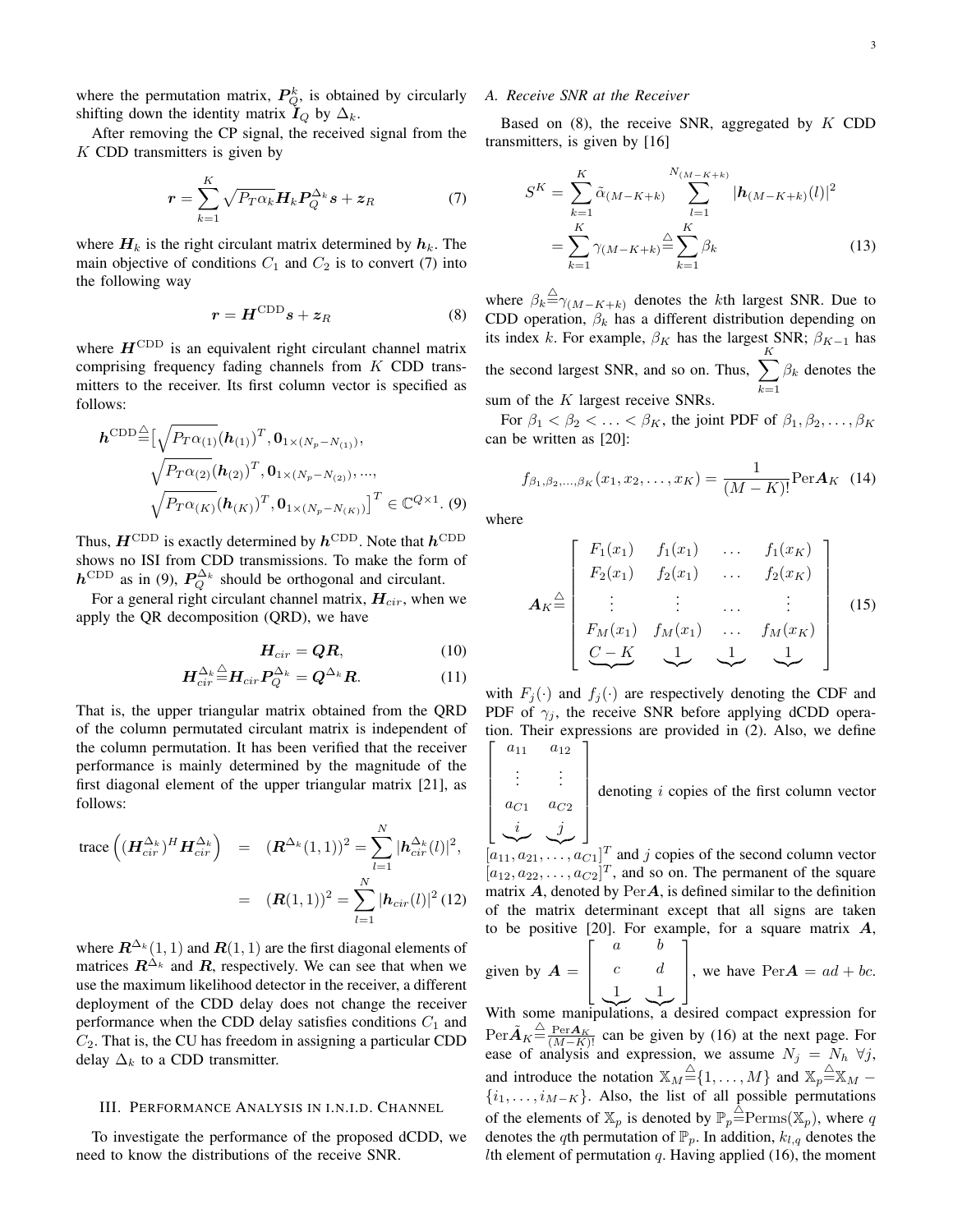$$
\text{Per}\tilde{A}_{K} = \sum_{\substack{i_{1},i_{2},...,i_{M-K} \\ 1 \leq i_{1} < i_{2} < ... < i_{M-K} \leq M}} \sum_{q \in \mathbb{P}_{p}} \prod_{j=1}^{M-K} F_{i_{j}}(x_{1}) f_{k_{1,q}}(x_{1}) \prod_{l=2}^{K} f_{k_{l,q}}(x_{l})
$$
\n
$$
= \sum_{\substack{i_{1},i_{2},...,i_{M-K} \\ 1 \leq i_{1} < i_{2} < ... < i_{M-K} \leq M}} \sum_{q \in \mathbb{P}_{p}} \prod_{j=1}^{M-K} \left(1 - e^{-\frac{x_{1}}{\tilde{\alpha}_{i_{j}}}} \sum_{l=0}^{N_{i_{j}}-1} \frac{(x_{1})^{l} \tilde{\alpha}_{i_{j}}^{-l}}{\Gamma(l+1)} \right) \frac{(x_{1})^{N_{k_{1,q}}-1} e^{-\frac{x_{1}}{\tilde{\alpha}_{k_{1,q}}}}}{\Gamma(N_{k_{1,q}})(\tilde{\alpha}_{k_{1,q}})^{N_{k_{1,q}}}} \prod_{l=2}^{K} \frac{(x_{l})^{N_{k_{l,q}}-1} e^{-\frac{x_{l}}{\tilde{\alpha}_{k_{l,q}}}}}{\Gamma(N_{k_{l,q}})(\tilde{\alpha}_{k_{l,q}})^{N_{k_{l,q}}}} \cdot (16)
$$

generating function (MGF) of the RV  $S_K$  can be evaluated as follows:

$$
\Phi_{S^K}(s) = \int_0^\infty \int_0^{x_K} \dots \int_0^{x_3} \int_0^{x_2} e^{-s(x_1 + \dots + x_K)}
$$
  
\n
$$
\text{Per}\,\tilde{A}_K dx_1 dx_2 \dots dx_{K-1} dx_K.
$$
 (17)

Thus, the closed-form requires  $K$ -fold nested integrals. One example for two CDD transmitters is provided in the following theorem.

*Theorem 1:* The CDF of the receive SNR achievable by two CDD transmitters in the i.n.i.d. frequency selective fading channel is given by (18) at the next page. In (18), we have defined  $D_1 \triangleq \frac{q_1}{\tilde{\alpha}_{i_1}} + \ldots + \frac{q_{M-K}}{\tilde{\alpha}_{i_{M-K}}} + \frac{1}{\tilde{\alpha}_{i_{1,q}}}$ ,  $\tilde{m}_1 \triangleq \tilde{q}_1 + \ldots +$  $\tilde{q}_{M-K} + N_h, \, \tilde{q}_l \stackrel{\triangle}{=}$  $\sum_{k=1}^{N_h-1}$  $t_l = 0$  $t_l q_{l,t_l+1}$ , and  $D_2 \stackrel{\triangle}{=} \frac{1}{\tilde{\alpha}_{k_{2,q}}}$ . In addition,  $\gamma_l(\cdot, \cdot)$  denotes the lower incomplete gamma function. *Proof:* See [14].

## IV. ASYMPTOTIC DIVERSITY GAIN ANALYSIS

Since the outage probability is a special case of the CDF, we can readily derive its closed-form expression. For a given outage threshold,  $\gamma_{th}$ , the outage probability is given by  $O_{\text{out}}(\gamma_{\text{th}}) = F_{S^K}(\gamma_{\text{th}})$ . Although we can derive the closedform expression for the outage probability, it is not easy to extract the diversity gain. Thus, we conduct an asymptotic outage probability analysis in the high SNR region.

In the high SNR region, we can see that  $O_{\text{out}}(\gamma_{\text{th}})$ is the sum of the different combinations of  $(x_1, ..., x_K)$ without changing the diversity gain. Thus, we mainly focus on the major diagonal of  $A_k$ , namely  $\Delta_d \stackrel{\triangle}{=} \prod_{j=1}^{M-K} F_j(x_1) f_{M-K+j}(x_1) \prod_{l=2}^K f_{M-K+l}(x_l)$ . Based on this knowledge, we can derive the diversity gain of dCDD in the non-identical frequency selective fading channel.

*Theorem 2:* The achievable diversity gain by the proposed dCDD in the high SNR region and in non-identical frequency selective fading channel is given by  $G_d = \sum_{j=1}^{M} N_j$ .

*Proof:* See Appendix A.

Theorem 2 indicates that the number of transmitters in the system and the number of multipath element of each channel are two key parameters that determine the maximum diversity gain of the CP-SC system with dCDD. We can see that the number of multipath element of a channel give conflicting effects on the maximum diversity gain. As the multipath element increases, a larger multipath diversity gain can be obtained. However, the number of CDD transmitters is decreased, so that the multiuser diversity gain is decreased.

# V. SIMULATION RESULTS

In the following link-level simulations, we employ QPSK to the data symbols. The curves obtained by the link-level simulations are denoted by **Ex**. Analytically performance curves denoted by **An**. Asymptotically derived curves are denoted by **As**. The transmission block size for CP-SC transmission is  $Q = 64$ . The transmission power is assumed to be  $P_T = 1$ for all transmitters. In addition, a SNR threshold causing outage is fixed at 1 dB. For Figs. 2 and 3, we assume  $\alpha_k = \{0.12, 0.13, 0.14, 0.15\}$  with the same  $N_h = N_j, \forall j$ .

Fig. 2 shows the correctness of the derived outage probability comparing with the exact outage probability. This figure also shows that as the more CDD transmitters are involved in dCDD operation,  $K$ , at the same number of transmitters,  $M$ , a lower outage probability is obtained. We can also see that for the same number of CDD transmitters, a more number of transmitters results in a lower outage probability.

Fig. 3 shows the diversity gain analysis of the CP-SC system based on the asymptotic outage probability. Comparing with the asymptotic analysis, we can see the diversity gain  $G_d$ , which was verified by Theorem 2. For  $\{(M, K, N_h) | (3, 1, 1), (3, 2, 1), (3, 2, 2)\}\$ , asymptotic diversity gain can be measured as  $G_d = \{2.8065, 2.8864, 5.8574\}$ , so that  $G_d = M N_h$  can be verified.

In Fig. 4, we use a different values of  $\alpha_k$  as  $\alpha_k = \{0.2617, 0.3728, 0.2574, 0.2450\}$  and non-identical number of multipath elements as  $N_j = \{2, 3, 1, 2\}$ . For  $\{(M,K)|(2, 1), (2, 2), (3, 1)\}\)$ , we can measure respectively  $G_d$  in the high SNR as:  $G_d = \{4.65, 4.11, 5.3857\}$ . Thus, we can verify that  $G_d = \sum_{j=1}^{M} N_j$ . From Figs. 3 and 4, the large scale fading does not influence on the diversity gain of the proposed system. If we compare the diversity gain with those of [15] and [16], dCDD provides the same maximum diversity gain. However, since dCDD can use more than one transmitters for CDD operation, a larger coding gain can be achieved. This can be easily observable from Figs. 3 and 4. That is, dCCC can achieve the maximum diversity gain and the coding gain simultaneously in the non-identical frequency selective fading channels.

#### VI. CONCLUSIONS

In this paper, we have derived the diversity gain of dCDD in the non-identical frequency selective fading channels. It has been shown that dCDD makes it possible for the cooperative CP-SC system to achieve the maximum diversity gain and coding gain. This is possible since dCDD converts the MISO channel into an ISI-free SISO channel over the frequency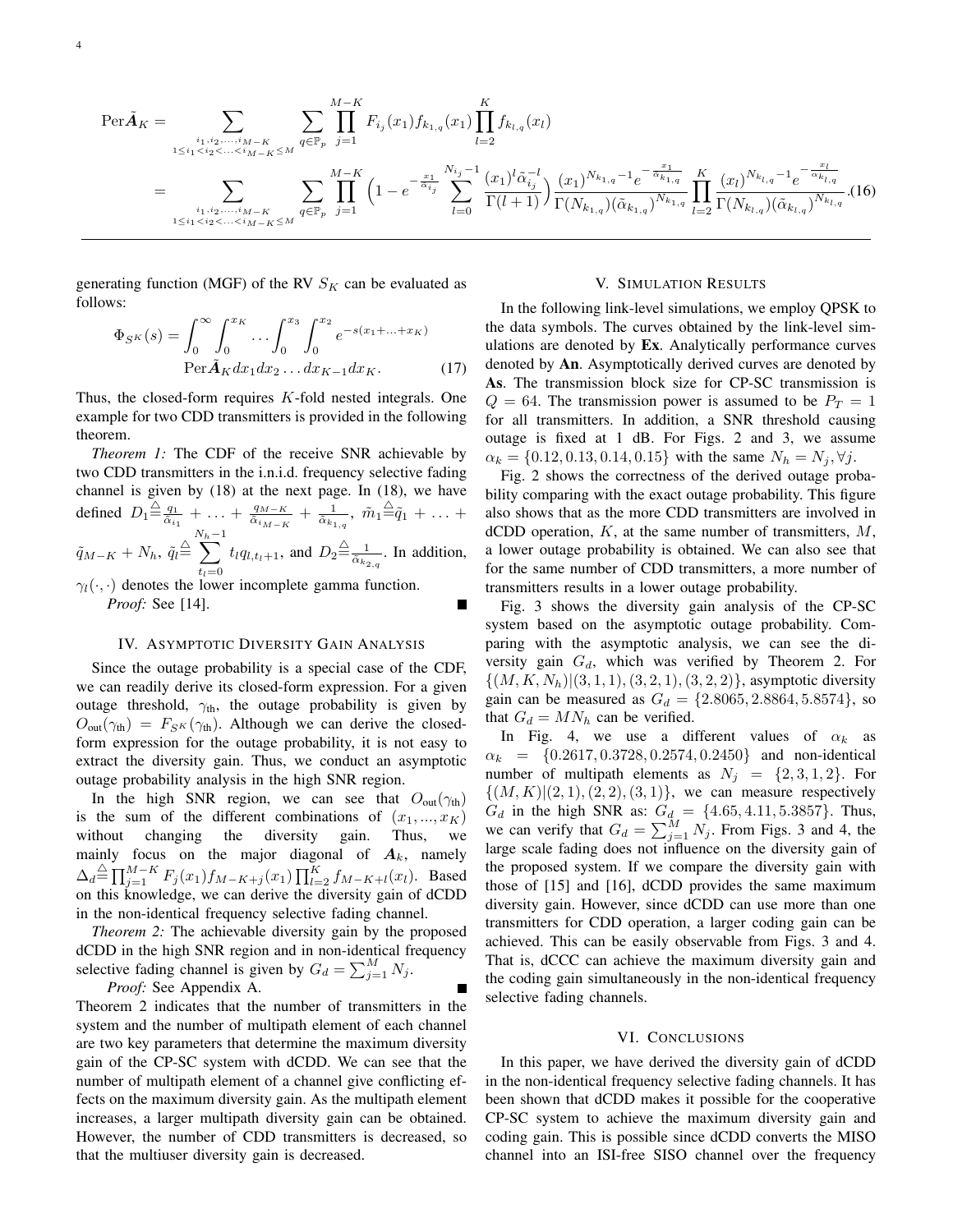$$
F_{S^{K=2}}(x) = \sum_{\substack{i_1, i_2, \ldots, i_{M-2} \le M \\ i_1 < i_2 < \ldots < i_{M-2} \le M}} \sum_{q \in \mathbb{P}_p} \sum_{q_1=0}^{1} \ldots \sum_{q_{M-2}=0}^{1} {1 \choose q_1} \ldots {1 \choose q_{M-2}} (-1)^{q_1 + \ldots + q_{M-2}}
$$
  
\n
$$
\cdots \sum_{\substack{q_1, \ldots, q_{1, N_h} \ne q_1 \\ q_{1,1} + \ldots + q_{1, N_h} = q_1}} \cdots \sum_{\substack{q_{M-2,1} + \ldots + q_{M-2, N_h} \\ q_{M-2,1} + \ldots + q_{M-2, N_h} = q_{M-2}}} \prod_{j=1}^{M-K} {1 \choose \overline{q_{j1}! \ldots q_{j,N_h}!}} \left( \frac{q_j!}{q_{j1}! \ldots q_{j,N_h}!} \right)
$$
  
\n
$$
\prod_{j=1}^{M-2} \prod_{t_j=0}^{N_h-1} {1 \choose t_j!} \binom{1}{j}^{q_{j,t_j+1}} \prod_{j=1}^{M-2} {1 \choose \overline{\alpha}_{i,j}}^{\overline{q}_j} {1 \choose \overline{\alpha}_{k,1,q}}^{\overline{q}_j} \left( \frac{1}{\overline{\alpha}_{k,1,q}} \right)^{N_h} \frac{\Gamma(\tilde{m}_1)}{\Gamma(N_h)} \left( \frac{1}{\overline{\alpha}_{k,2,q}} \right)^{N_h}
$$
  
\n
$$
\sum_{f=1}^{\tilde{m}_1} (-1)^{\tilde{m}_1-f} (D_2 - D_1)^{-(\tilde{m}_1+N_h-f)} \binom{\tilde{m}_1+N_h-f-1}{\tilde{m}_1-f} \binom{\gamma_f D_1}{\Gamma(f)(D_1)} f +
$$
  
\n
$$
\sum_{f=1}^{N_h} (-1)^{N_h-f} (D_1 - D_2)^{-(\tilde{m}_1+N_h-f)} \binom{\tilde{m}_1+N_h-f-1}{N_h-f} \frac{\gamma_l(f, D_2x)}{\Gamma(f)(D_2)} f - \sum_{b=0}^{\tilde{m}_1-1} \frac{(2)^{-b-N_h} \Gamma(b+N_h)}{\Gamma
$$



Fig. 2. Outage probability for various cases.



Fig. 3. Diversity gain analysis for various cases.

$$
\frac{e^{-\frac{x_1}{\alpha_{N_M-K+1}}}x_1^{M-K+1}}{\Gamma(M-K+1)(\tilde{\alpha}_{M-K+1})^{N_{M-K+1}}}\prod_{l=2}^K f_{M-K+l}(x_l). \quad (A.2)
$$

Its first approximate contribution to the MGF is computed as

$$
\Phi_{S^K}(s) \propto \int_0^\infty f_M(x_K) e^{-sx_K} dx_K \dots \prod_{l=1}^{M-K} \left(\frac{1}{N_l+1}\right)
$$
\n
$$
\prod_{l=1}^{M-K} \left(\frac{1}{\tilde{\alpha}_l}\right)^{N_l} \frac{\prod_{l=2}^K f_{M-K+l}(x_l)}{\Gamma(M-K+1)(\tilde{\alpha}_{M-K+1})^{N_{M-K+1}}}
$$
\n
$$
\int_0^{x_2} e^{-x_1(s+1/\tilde{\alpha}_{M-K+1})} x_1^{\sum_{j=1}^{M-K+1} N_j - 1} dx_1
$$
\n
$$
\propto \int_0^\infty f_M(x_K) e^{-sx_K} dx_K \dots \prod_{l=1}^{M-K} \left(\frac{1}{N_l+1}\right)
$$

selective fading channel. Thus, a lower outage probability can be achieved over the cooperative diversity schemes that achieve only the maximum diversity gain. The diversity gain has been derived and verified via link level simulations.

# APPENDIX A: DERIVATION OF THEOREM 2

In the high SNR region, we approximate  $F_j(x_1)$  as [16]

$$
F_j(x_1) \stackrel{x_1 \to 0}{\approx} \frac{(x_1/\tilde{\alpha}_j)^{N_j}}{(N_j+1)}.
$$
 (A.1)

Thus,  $\Delta_d$  is approximated as

$$
\Delta_d \approx \prod_{l=1}^{M-K} \left(\frac{1}{N_l+1}\right) \left(\frac{1}{\tilde{\alpha}_l}\right)^{N_l} x_1^{\sum_{j=1}^{M-K} N_j}
$$